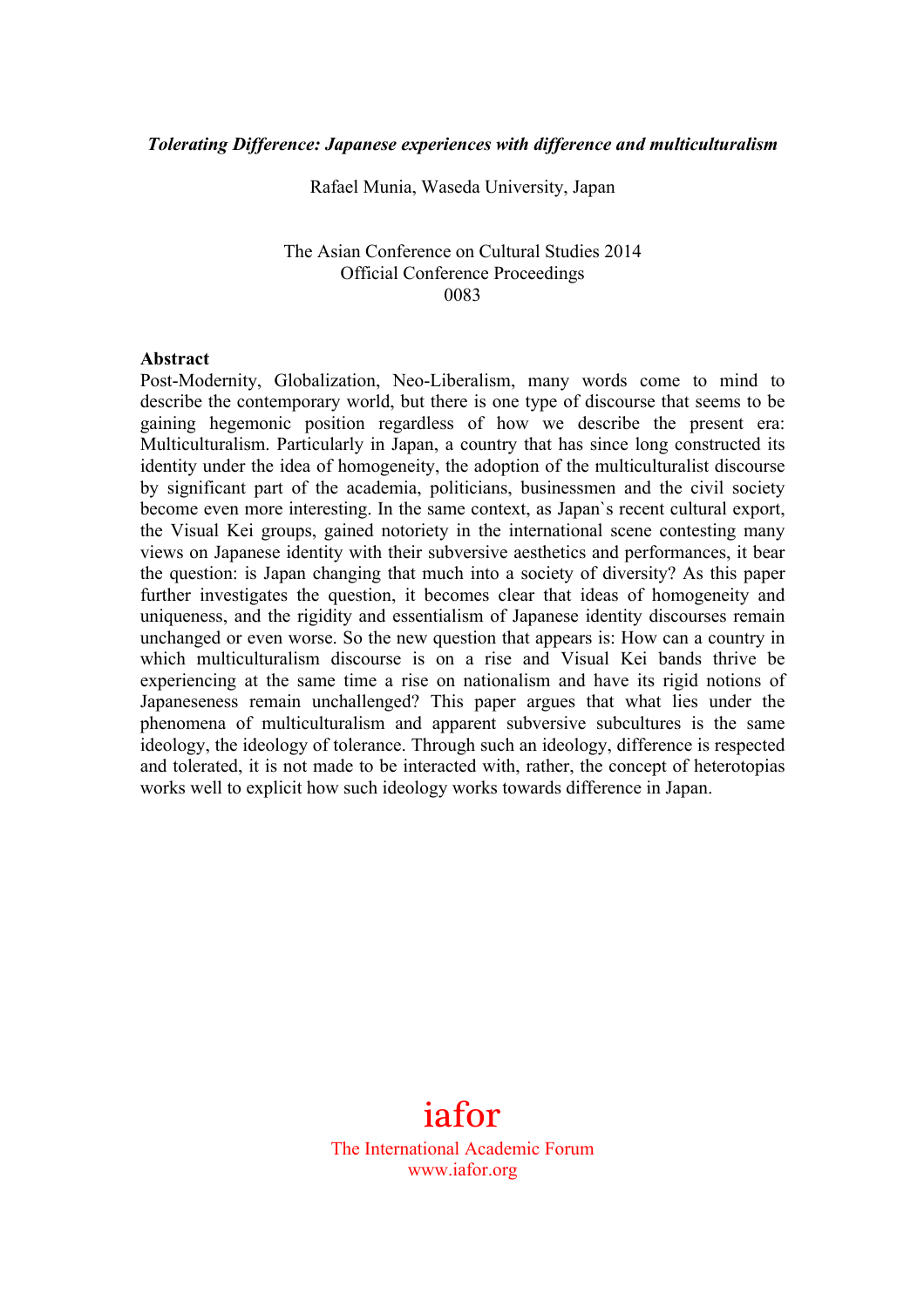### **Introduction**

Many authors have defined our contemporary times by different terms. Giddens (1991a, 1991b) and Beck (1992) make use of terms such as *Late Modernity* and *Reflexive Modernity*, Lipovetsky (2004) prefers to use the term *Hyper-Modernity*, Bauman (2000) coined the term *Liquid Modernity*, and Lyotard (1984) popularized the term *Post-modernity*. One common characteristic from this era that these authors point out is the lack of credibility in modern institutions like the church, the nation, the state, the party, the science, and so on, which leaves societies victims to a kind of permanent *malaise*. Whereas Baudrillard (1998) points out the raise of *Consumer societies* and Lipovetsky (2004) and Bauman (2001) points to the *will to freedom* that leads to uncertainty as the consequences of such times, Deleuze and Guattari (1987, 2009) saw this era as a *Schizophrenic* one, in which both the apparent freedom of the market and the rigidity of the State controlled the minds and bodies of societies, serving as major producers of subjectifications.

When the literature on post-fordist societies, such as Gorz (2010), Berardi (2009), Stiegler (2011, 2013), Marazzi (2008, 2011), Virno (2004), and Negri and Hardt (2001, 2011), is analyzed, it becomes clear how pervasive that logic of the market became, determining the way people make decisions, value things, and describe themselves. Thus, one cannot leave the influence of the market outside of any societal analysis done in contemporary times. It is in this new schizophrenic order that this article positions the subject of the Japanese youth, since work, argues Negri and Hardt, has become biopolitical, which means that "living beings as fixed capital are at the center of this transformation, and the production of forms of life is becoming the basis of added value" (p. 132, 2011).

Through this new logic, capital has not taken only control of the physical labor, but also of the affect labor and the cognitive labor. Through the process of this immaterial forms of production (Gorz 2010), knowledge and affect become valued by the market in as much as it produces commercial value. This not only alters the logic of production, but alters the very logic of knowledge and information. Knowledge now is no longer a matter of acquiring culture, nor is it aimed as means of understanding the societal and political relations that surrounds us, rather, knowledge now has become a matter of adding value to yourself as a workforce.

As capital becomes semiotic, immaterial, affective, it becomes a force of individuation, shaping people's subjectivities and, consequently, their goals in life. When the shift from physical labor to knowledge labor happens, the working hours, although officially decreasing in most of the world, actually increases in the sense that it now takes place outside the work place as well. Through the idea of constant formation (Deleuze 1992), individuals are encouraged to be constantly adding value to themselves by training, courses, and the like, making learning experience something related to work. Also, friendship becomes network, and opportunities to make friends are now considered events for contact building (Bauman 2003). Besides, the introduction of the E-mail, and more particularly the *Smartphone* has produced an individual that is permanently connected to the workplace, one call or message away from his/her boss. The work invades the leisure and the resting time.

That is not to say, of course, that the State is no longer an actor of individuation, since it still produces narratives of national identity, especially through its social institutions,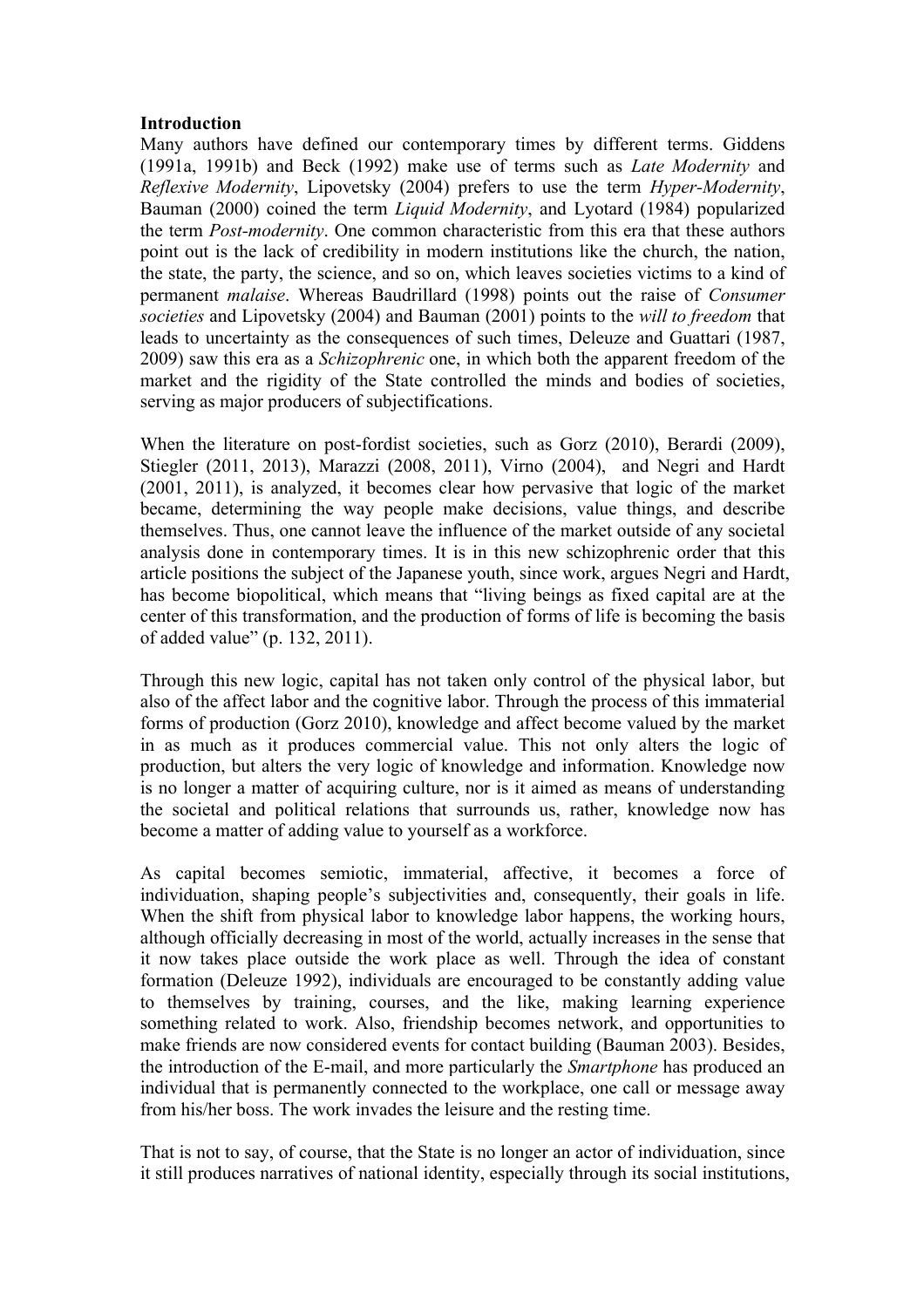namely the school system. In the case of Japan, the national identity narratives, that can be traced since the Meiji period (Kinmonth 1982), and perhaps peaked during the phase of *nihonjinron* (Befu 2001), are rigidly emphasized throughout the schooling experience, passing on an ideology of homogeneity that is perpetuated in the schools through various techniques (Okano 2009; Sugimoto 2010). As Hansen and Guarne (2012) and Yoshino (1998) demonstrated, the populist dissemination of selectively picked narratives from *Nihonjinron*, specially by the market through the means of *cross-cultural manuals*<sup>1</sup>, helped sediment the dominant and pervasive ideology of homogeneous Japan. It is this very illusion of homogeneity that we can find at the core of the narratives of *Japaneseness* collected and to be presented in this paper.

In parallel to that, also in recent years, the European and American continents have served as the stage for a growing appreciation for *Visual Kei* groups from Japan. A difficult genre to systematize with any simple description, *Visual Kei* appear as a nomadic assemblage of visual, musical, performative, and lyrical themes that goes beyond those of the rigid *Japaneseness* that has been produced to be what Befu (2001) called the *Hegemony of Homogeneity*. If the problem seems to be a semiotic impoverishment, a symbolic misery that in the case of Japan has been perpetrated both by the market as well as by the State (Munia 2014), Visual Kei seems to be the perfect antidote for such predicament, with its explosion of deterritorialized symbols that don't seem to obey any particular organization, but appear in constant change not only amongst the different bands in the genre, but within those bands themselves. In this sense, Visual Kei, with the popularity it has developed amongst the youth, could have served as a source of alternative Japaneseness that allows to break the symbolic misery of homogeneity and create a Temporary Autonomous Zone (Bey 2007) that, in turn, creates the semiotic apparatus for diversity and difference, empowering the youth to contest the official hegemonic project of homogeneity

It is in this background of a neo-liberal, globalized, post-modern age that the subject of this paper takes place. How has Japan engaged in a discourse of *multiculturalism* and *internationalization*, so frequently heard in the author's ethnography, while at the same time, reified and rigidified the idea of *Japaneseness* as something unique and homogeneous? How has Japan managed to reinforce nationalism, while the State engages in narratives of internationalization and multicultural society, and its market engages the narratives of global human resources and global talents? Why have the potential of Visual Kei, with many of its lyrics, videos, visuals, and body performances potentially understood as challenges of a status quo static identity of being-Japanese, dwelling into more flexible notions of gender, sexuality, selfperception, lifestyle, etc., failed to have produced a substantial counter-narrative to the rigid model of national-identity that would have made more flexible perceptions about Japaneseness, despite the national and international success of the genre?

# **Methodology**

 $\overline{a}$ 

To help answer this questions, the author collected some narratives through an ethnographical research that used his position as an university student to collect narratives during classes, presentations, and lectures, as well as one on one informal conversations that provided many relevant data of how the notions of homogeneity

<sup>1</sup> Yoshino (1998) calls *cross cultural manuals* things like handbooks, English-learning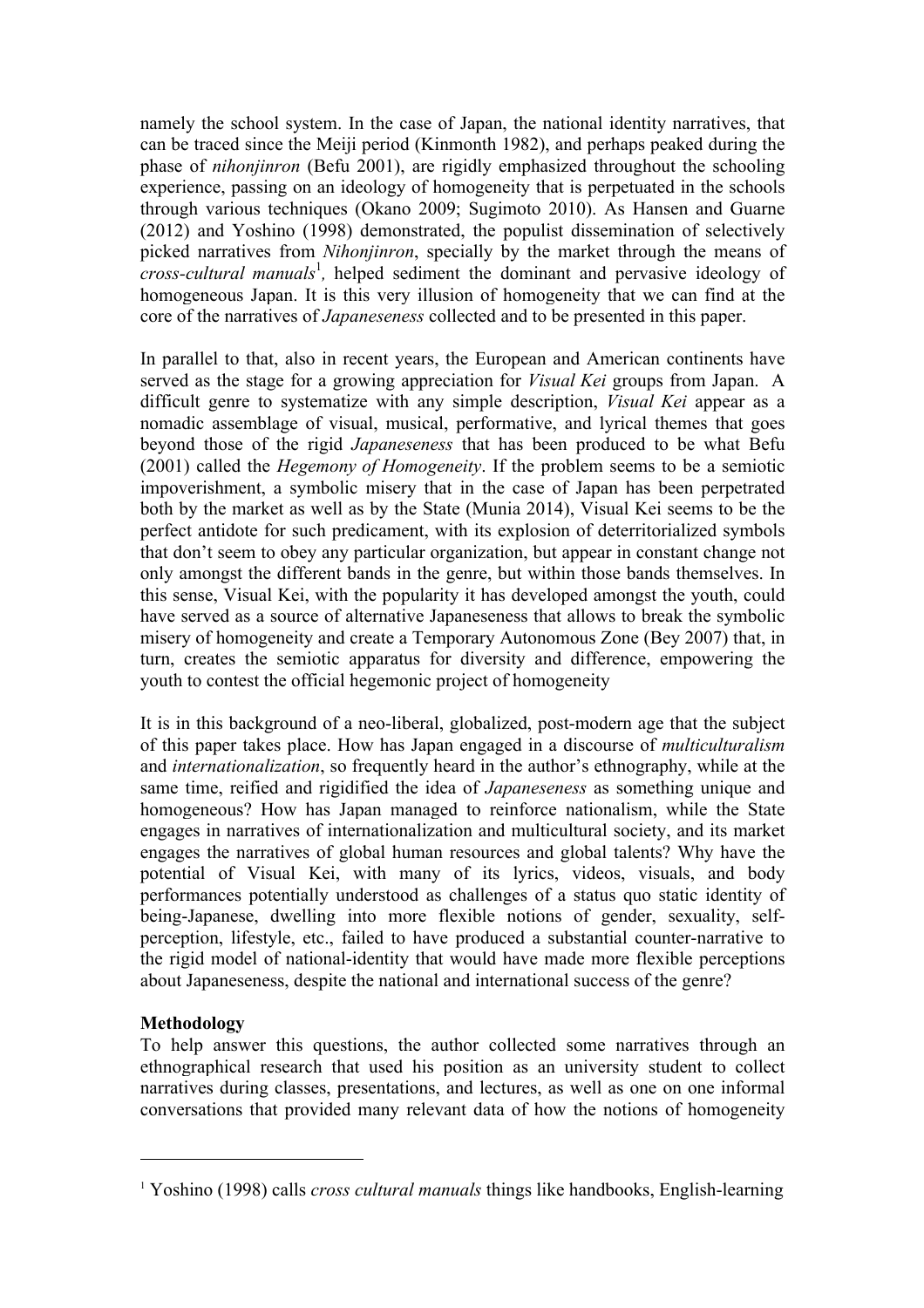and *majority* discourses from Japan are incorporated and decoded by students and professors.

In addition to that, narratives from other studies were also collected, and then analyzed under the perspective of symbolic misery and neo-liberal subjectivities. Narratives found in the Japanese media, as well as in internet forums and social networks were also accessed in order to obtain perspectives from different forms of narrative production, since the things one will say to the media, won't be the same they would say to a colleague, a researcher, a Japanese, a foreigner, and so on.

Through these narratives the author found in which ways those students, professors, and even politicians and the media, accessed ideas national-identity and homogeneity, as well as of multiculturalism and internationalization, and how they used these ideas to justify actions and perceptions of self and Japanese society. Understanding the discourses of Japaneseness and multiculturalism as a *Machine* (Deleuze and Guattari 1987, 2009) that can be operate differently according to whose using it, one is able to understand better how such apparent paradoxical uses of an internationalization and a multiculturalism that are capable to produce nationalism and rigid *Japaneseness* could have been operated.

Some participatory observations were also done from the period of 2010 to 2014, in venues in which Visual Kei was performed. To further explore this analysis, lyrics, videos, and interviews from the performers were also analyzed, as well as informants and other researchers of Visual Kei performances were also consulted. Through this, it was possible to understand the political potentials and limitations of Visual Kei.

Thus, accessing the way the discourses on multiculturalism are being recuperated and operated through what this paper calls the *ideology of tolerance*, it was possible to come up with some hypothesis on how this ideology produced a view of difference as a matter of tolerance, and not as a productive category to be engaged with. The following argument is further presented in the next section.

# **Links Between Theoretical and Ethnographical Dimensions**

Arriving at a Japanese university for the second time in 2012 in order to conduct what at the time was a research about the dichotomy of Westernization and Tradition in the critique of *Japanese Culture*, the theme that rapidly got the attention of the author was how in a department supposedly aimed at the interaction between Japanese and International students for the creation of a multicultural environment, so few interactions occurred between both groups and how the narratives produced such rigid barriers between a Japanese Culture and another cultures, both from Japanese students as well as the international ones.

This soon become a bigger theme constantly present in the everyday life of the author as a foreign researcher in Japan. On one side, the contact with Japanese students produced rigid notions of *Japaneseness* and of other nationalities, even among the ones with international experiences. On the other, words like internationalization, multiculturalism, globalized era, all frequently appeared in any imaginable context. The two themes didn't seem to fit. What was, then, the reason behind such a failed attempt at internationalizing and multiculturalizing Japan, the author thought at the beginning, that resulted in the very opposite of what it aimed at, a reinforcement of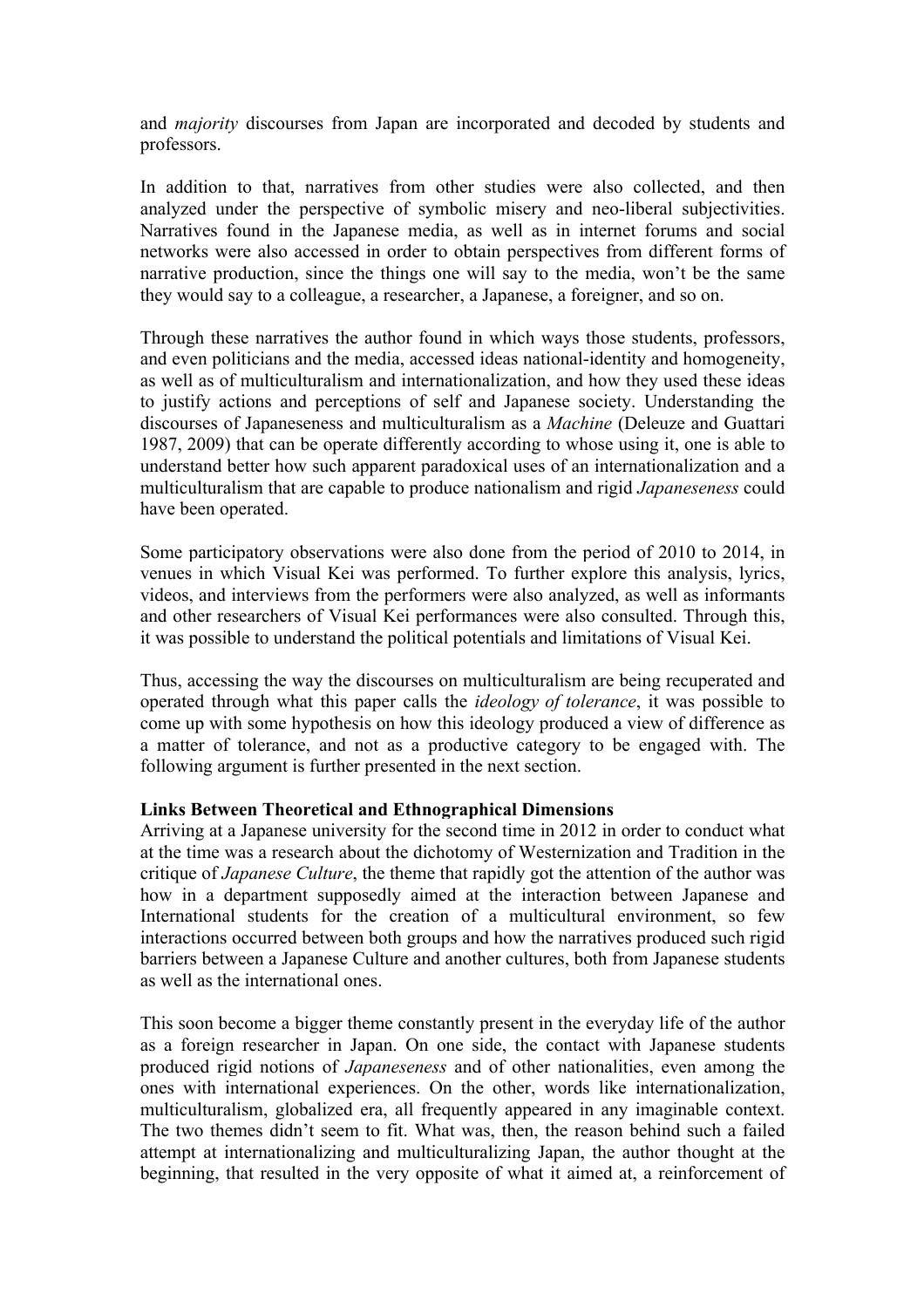rigid identities, of Otherizations, of *heterotopias* (Foucault 1984), of national pride, etc. Yet, it didn't seem to be a feeling of failure, since the narratives did not usually presented a sense of contradiction between the nationalist observations being made, and the sense of internationalization being defended, in fact, it was the Japanese students who have had international experiences that were spear-heading the nationalist revival, albeit a new kind of nationalism, a nationalism that appeared as progressive and liberal, and that were not in the same box with the old conservative, militaristic nationalism of the anti-foreign movements in Japan.

The narrative from a graduated Japanese student, with international experience, that after graduation became an entrepreneur, can help illustrate the case:

> I'm an entrepreneur and a brand manager. My mission is to carry on authentic Japanese culture both traditions and pop culture. I want to assist enterprises, which want to spread their values and passions all over the world, through branding, web-strategy, and management consulting. (Japanese Student A)

Proceeding with the same narrative, the student continues her self-description:

Traveling is another passionate thing for me. I've been to Seoul, Taipei, Beijing, Bangkok, Singapore, the south part of England including London, Germany, Paris, Switzerland, Austria, USA, Canada, Australia, New Zealand, etc. The way I travel is to go to a local supermarket and observe people's action. And the most fun thing is to go to a local bar or restaurant and talk to many people there. To share beer or whiskey with strangers works for communicating with local people. (Japanese Student A)

What we see here is not the trope of the Japanese nationalist often shown on the media and in everyday discourse as a conservative anti-foreigner proud to have not left Japan. Instead, what we see is a student with international experience, proud to be in contact with the local people in different parts of the world and to have contact with strangers and their difference, the prototype of the globalized multicultural person. Yet, the self-described motivation of this same person is to "carry on **authentic Japanese culture**", both traditional and popular.

Another narrative from a Japanese graduate with international experience that currently works in a NPO, constantly posting about Japanese culture in English, serves to give more colors to this new nationalism. While promoting a visit to two exhibitions (Kome and Sekai-ichi), the following narrative was produced:

> In Kome you get to learn in depth about Japanese traditions and culture behind rice. Each description is beautifully written and the translation is impeccable. Sekai-Ichi takes you through all the great innovations made by Japan; you'll be surprised to see how many you use every day. Please go and have a look, they were both a lot of fun. (Japanese Student B)

In another narrative from the same student, an explanation in English for Iwate was given:

> Back in the days, people in the Tohoku region were very poor. When their clothes became old, residents of southern Iwate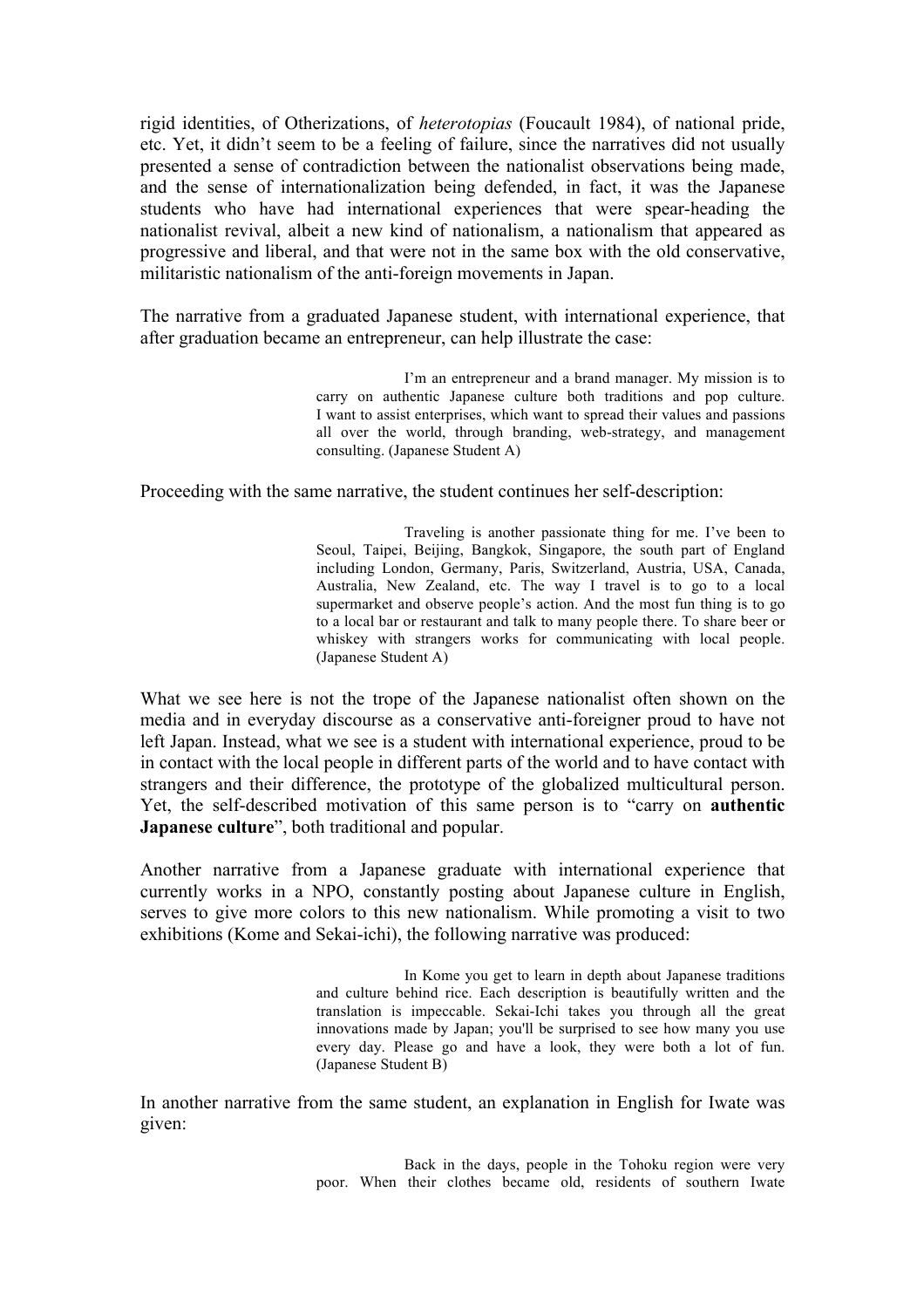prefecture reused them by cutting apart the fabric and weaving them into new clothes or items. Though the fabric itself is old, the finished product gives off a comfortable, homelike, nostalgic feel. It can sometimes even remind us of where the fabric came from, whether it be your childhood clothes or your late mother's gown. This traditional textile weaving, "saki-ori", reminds us of the precious ecofriendly culture of Japan that cherishes the old and passes onto the new, telling the story of one's life to another. (Japanese Student B)

In these narratives, the international experience given by studying abroad and graduating from international universities, not only failed to prevent nationalism, but actually empowered nationalism, allowing the student to serve as a machine to produce cultural imperialism and fabricate a pride in Japanese culture. In fact, everything becomes Japanese culture, allowing the anti-nuke protests after the Fukushima nuclear disaster, the anti-whaling protests due to Japan's whaling practices, the protests against the movie The Cove who denounce the massacre of Dolphins in Japan, and all other issues to be ignored in the name of calling Japanese culture "ecofriendly". Again, what we see here is not the face of a nationalism that is anti-foreign, but a nationalism that talks about spreading the goodness of Japan to the world.

This new form of nationalism can be well understood when we take into the consideration the words of Abdallah-Pretceille (apud Campos and Lima 2011):

> There is no evidence that the experience of contact is enough to erode prejudices. Instead, the experience also serves to reinforce ideas and false representations in the name of the 'lived' ('I saw', 'I was there'). It is not uncommon to come back from a trip with more xenophobic ideas than before. It has developed an utopia of exchange and encounter as a remedy for the deterioration of inter-individual or inter-group relationship.

As demonstrated, the contact with the international is not a guarantee of a nomadic assemblage, in which those students produce assemblages that are nomad, in constant seeking, rather than sedentary, of those who already "know". What can be seem both in the quote from Abdallah-Pretceille as well as in the narratives from the students, are precisely this sedentary assemblages, in which one is "known" to be Japanese, and therefore judges the encounters "as a Japanese" and interprets them "as a Japanese". This way, these international interactions are not a form of creating Body without Organs (Deleuze and Guattari 1987, 2009) capable of nomadic assemblages, but rather, as citizens-organs, organized by the Japan-body in order to be machines producing cultural imperialism.

This new cultural imperialism is not produced in the same way as the Cool Japan project, however, but in a way that resembles a passage from societies of discipline to societies of control (Deleuze 1992). Here, an instruction is no longer needed in order for one to produce cultural imperialism, but rather, it is the very students that see the spread of Japanese culture to the world as a moral imperative of an international Japanese person.

On this, Yoshino (1998) argues that it was precisely when Japan begun to increase its contact with the international that nationalism begun to be revitalized as a form to speak of oneself to the Other. An interesting observation to be made in Yoshino's argument is that this *new nationalism* takes place with the addition of an interesting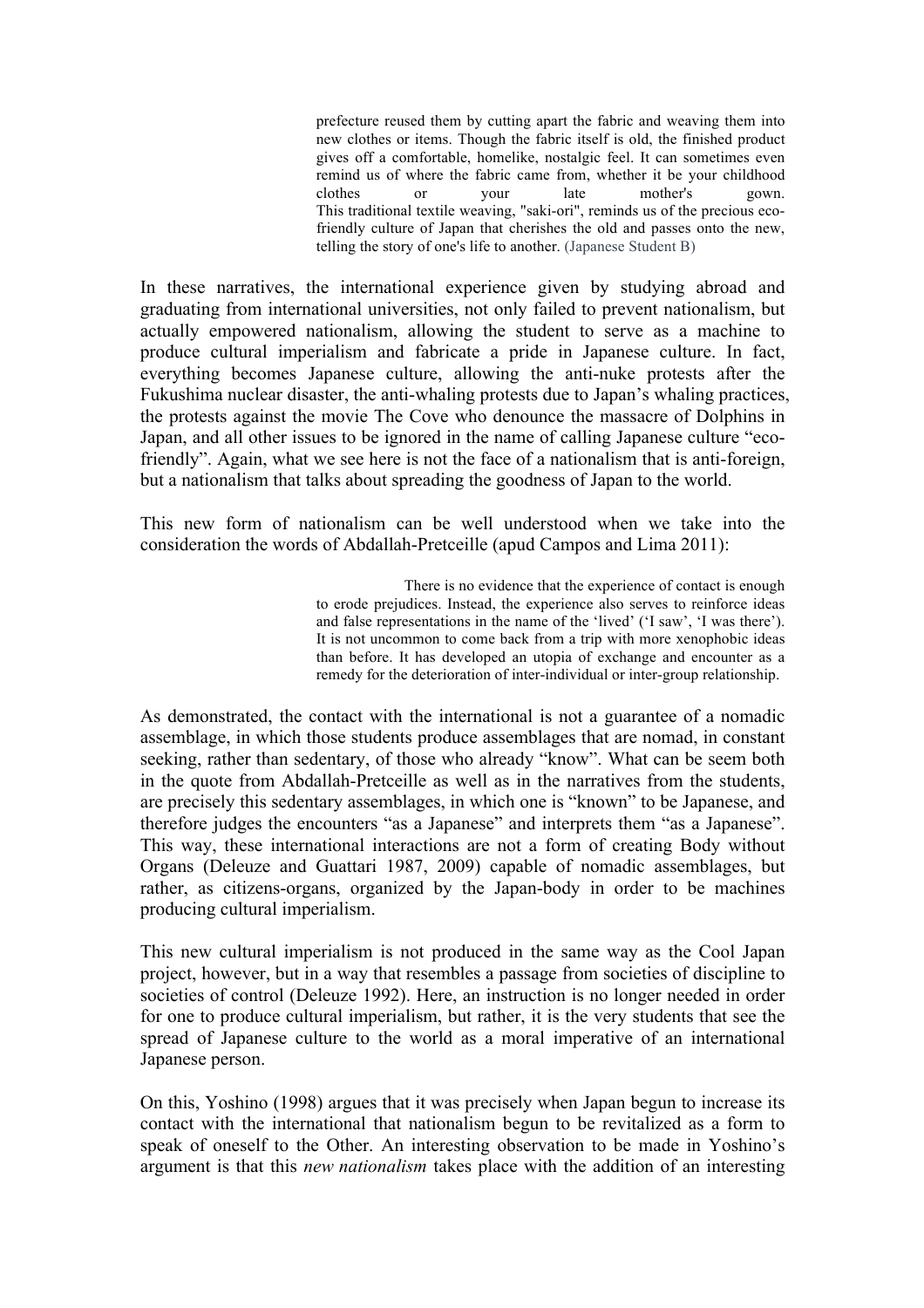new author: the market, which in the neo-liberal era is more preeminent than ever. In fact, a news report from Mie (2014) can further elucidate this argument.

Mie (2014) begins by framing Japanese current young generation as the *Generation Resignation*, a generation in which the hopes of the youth in Japan has been crushed due to the economic stagnation. The author goes ahead to say that Critics say youths in this generation are unambitious, averse to risk and reluctant to engage in romantic relationships, have little appetite for luxury goods and generally are not willing to go the extra mile to achieve goals. What can be noted in the way such critiques are posed is that what is going wrong with today's Japanese youth is their refusal to embrace the neo-liberal project, which while proceeding to read the news, gets even more explicit. She presents first the case of 16 year old Japanese Rika, whose big feat according to the news was to set up a company aiming to introduce female high school trends otherwise, adding to the description that since 12 she has dreamed of starting her own company. Another of her achievements included an app for smartphone aimed at female high school students, according to her, which allows them to register voices of handsome boys to work as alarm clock sounds. The segment on her ends quoting her phrase: "A sudden chill ran up my spine at the thought that I had not taken action and was just going to die without achieving anything. I wanted to leave a mark that I existed".

What Rika seems to be doing is not exactly subverting a generation of apathy, as the reporter suggests, rather what she is doing is, on one hand, replicating what Yoshino (1998) and Iwabuchi (2002) already discussed as a form of Cultural Nationalism present in Japan. Rika wants to use the ready-made subjectivity of the high school girl and make it global. On the other hand, Rika's phrase about her perceived lack of life unless she could have an achievement while still a teenager represents nothing but a representation of the Neo-Liberal self, the marketed subjectivities already well analyzed through the works of both Deleuze (1992) and Gorz (2010).

Also akin to this neo-liberalization of the self, discussed by the two authors as the invasion of the market into the production of subjectivities in the individuals, is the story of Yoichiro, also 16 years old, mentioned in the news (Mie 2014) as having a company that targets junior high and high school students with business ideas. The experience of Yoichiro is also far from revolutionizing Japan, rather, some of his narratives such as "many Japanese companies wouldn't give me enough hands-on job experience in a short time so that I could move to other companies, so I decided to hedge my risk by launching my own company so that I can at least control and take responsibility for my life" are symptomatic of a bigger trend going on in Japan, mainly in its youth: the Neo-Liberalization of Self.

Yuji (2007) in his explanation of the current mismatches between the reality of Japanese youth and the Japanese companies system has demonstrated the rigidity with which Japanese companies behave. Very resistant to change, those companies have failed to cope with the reality of contemporary times. Japanese companies operate according not to the logic of the neoliberal global companies, rather, it still constantly refuses to hire *global human resources* arguing that having to train international student would be troublesome, and it would be easier to rely on Japanese students who have already embodied *Japanese customs*, and therefore, know how to operate in a Japanese company. What we can see here is also a form of biopolitics; however, it is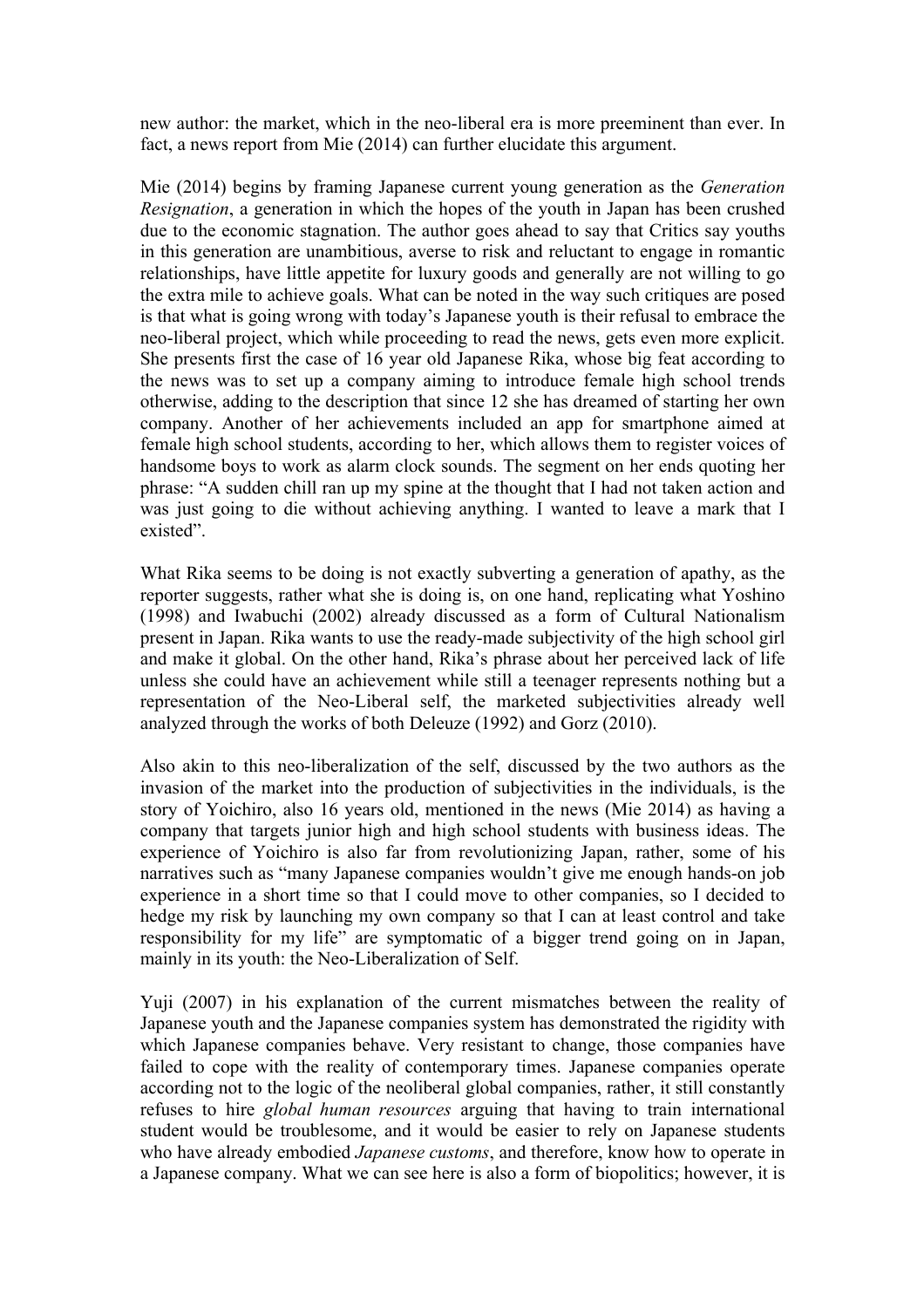one form of biopolitics that relies much more on the national identity discourse than on the discourse of the capital. The idea of a cultural capital (Bourdieu 1998, 2004) of *knowing how to act Japanese*, relies on a certain model of Japaneseness. A model shaped especially during the Meiji Era (Kinmonth 1982), and which model of essentialism and homogeneity was further shaped by theories known as *nihonjinron* (Befu 2001).

From these cases, we can see another characteristic brought about by neo-liberalism in Japan, the idea of the *escape.* The critique many students do to the Japanese companies are not intended as a way to change Japanese companies and engage themselves in this change, rather, it is a way to put Japanese companies in a oppositional category to the international companies, thus, making the latter their option to be engaged with. In this case, internationalization is not being used to internationalize Japan, but rather, as an alternative to Japan.

Ueno's (2013) analysis further contributes to see this neo-liberalization of the Japanese youth with her study of Japanese female graduates in elite universities. The female students interviewed showed a preference to work in international companies. When asked the reasons for such preference, the students seemed assured of their motivations. They associate International companies with freedom, Japanese companies with rigidity, International companies with equality, Japanese companies with sexism, International companies with mobility, Japanese companies with hierarchy, International companies with meritocracy, Japanese companies with seniority. The point here is not to attain to whether such descriptions of international companies and Japanese companies are accurate or not. Rather, it is to show the shaping of perception and affects of those female students towards what is presented to them as legitimate means to achieve success.

These students self-narratives seems to incorporate the tenements of neoliberalism quite well, the idea of knowledge and cultural capital as added value (Negri and Hardt 2011) to self in the pursuit of a place in the company, which itself adds value to the individual in society. To understand this, the description of Negri and Hardt (2011) of biopolitical capitalism as a shift for producing not only material products, but also life forms, is crucial. When capitalism begins to function as a life form, dues to its new form of affect and knowledge labors, the process of individuation begin to be shaped by the logic of the market. People themselves become products that should be marketed, ironically, to the market. And if on one side companies advertise their products in order for individuals to buy it, individuals advertise themselves in order for companies to hire them. It is in this sense that some narrative patterns appear in the work of Ueno (2013).

But there is another aspect worth discussing in the narratives of Ueno's (2013) informants, which is the idea that Japanese companies are simply the way they are from being Japanese, and that their internationalized selves are not to be used in ways to internationalize Japanese companies, but to allow them the chance to work in already international companies. Once more, the international experience of these graduates does not act as a way to change their perception about Japan, on the contrary, their contact with the international only reinforced the borders between *what Japanese things are* and *what international things are*, as made explicit by the comparisons between Japanese and International companies they used to justify their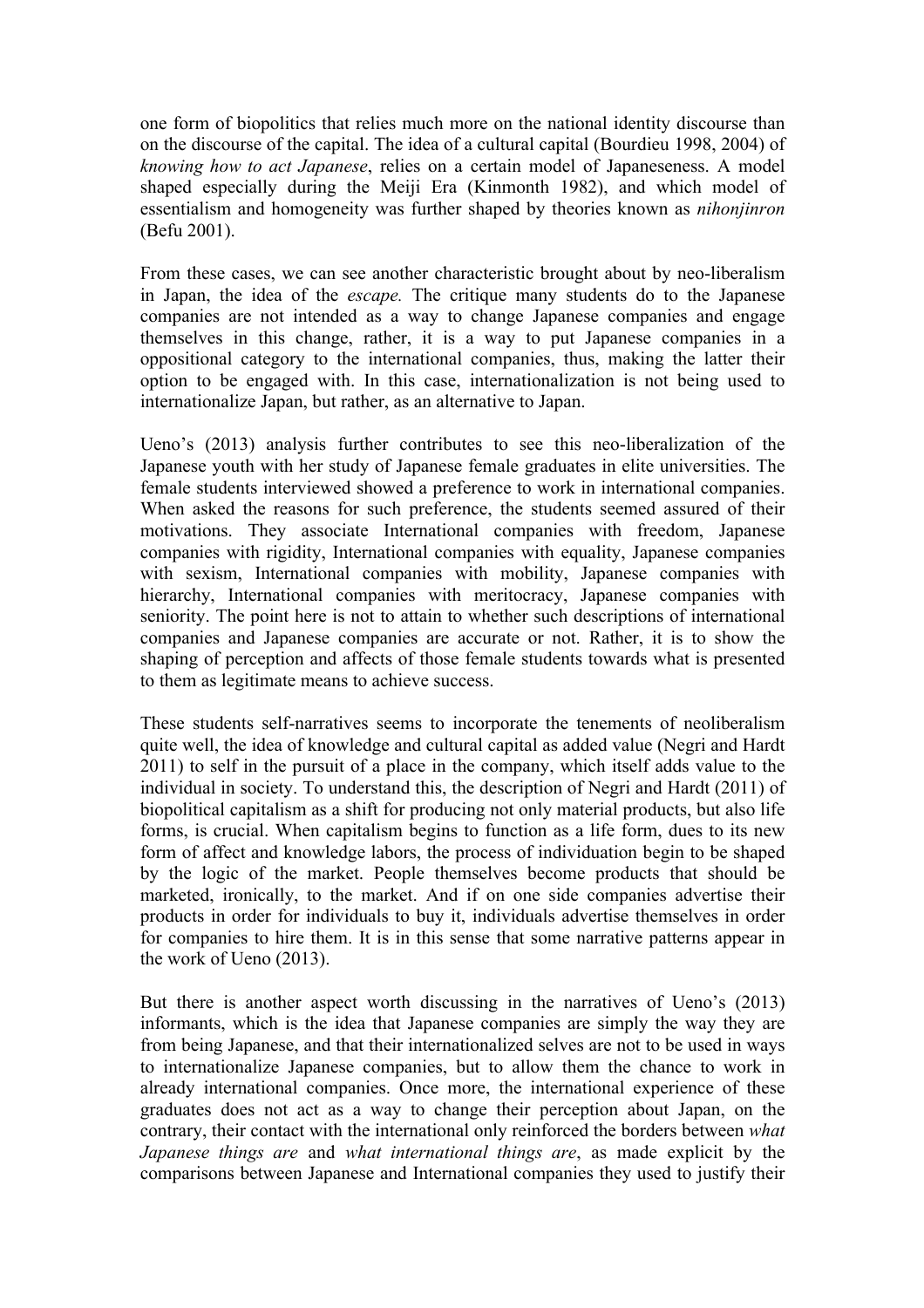choices. What could be used to allow nomadic assemblages to take place, once again only produced a reification of Japaneseness as a homogeneous category impossible to be changed, allowed only to be adapted to or escaped from. Clavel's (2014) news report on the Japanese returnees is clear about this:

> Upon their return to Japan, because they have typically picked up behavior, languages and even values that may be at odds with those traditionally practiced here, *kikokushijo* often face an intense reacculturation period, during which they are expected to fall into line with Japanese societal norms.

Clavel (2014) goes on to report that despite the recent government push to develop *global human resources*, the existence of those returnees has been largely ignored by policy makers. Interestingly, in his report, a business consultant from Tokyo by the name of Noriko Suzuki comments on the returnees experience coming back to Japan:

> The Japanese way of doing business is totally different from Western and global ways of business. [...] The American, Chinese, Korean and many European management styles are becoming more globalized now, so once you have the skills of doing business in, let's say, an American business environment, the skills are transferable. But the Japanese way of doing business is very particular.

Here it can be seen how the myth of Japanese particularity, proud of being *pure* in comparison with the *contaminated* globalized countries, lives on and is used as a legitimation of the countries rigidity and lack of opening towards returnees students. The author of the report also talks to Yoshi, who he presents to the readers as a returnee viewing Japan through the international lenses. Yoshi says:

> If Japan stepped into the world more and interacted with other countries more, I think a lot more students would want to learn English because they would understand it's a necessary tool in order to expand Japan.

Here, once again, we see the international experience being used as a way to expand Japan through the acquirement of international skills. Internationalization being used as a way to empower the nation. Nationalism empowered with international skills. The conclusion of the news report shows all the pragmatism with which is viewed the returnee's situation:

> Ultimately, for the kikokushijo to be a driving force in Japan's stuttering effort to globalize, society will have to meet multiculturalism halfway. This narrow mind-set is of particular concern considering the shrinking population at home, which will inevitably force Japanese firms to increasingly look overseas for opportunities to expand. This in turn strongly suggests that the proportion of kikokushijo in the Japanese school system will continue to increase even as the overall number of students declines. In a nutshell, the JFTC's Ichimura asks rhetorically, "Aren't those who actually experienced living overseas better candidates for globalization than those who have never left Japan?" Goodman concurs: "It's a missed opportunity. You have this particular group of people who could be taken advantage of and the state should be mobilizing them far more effectively."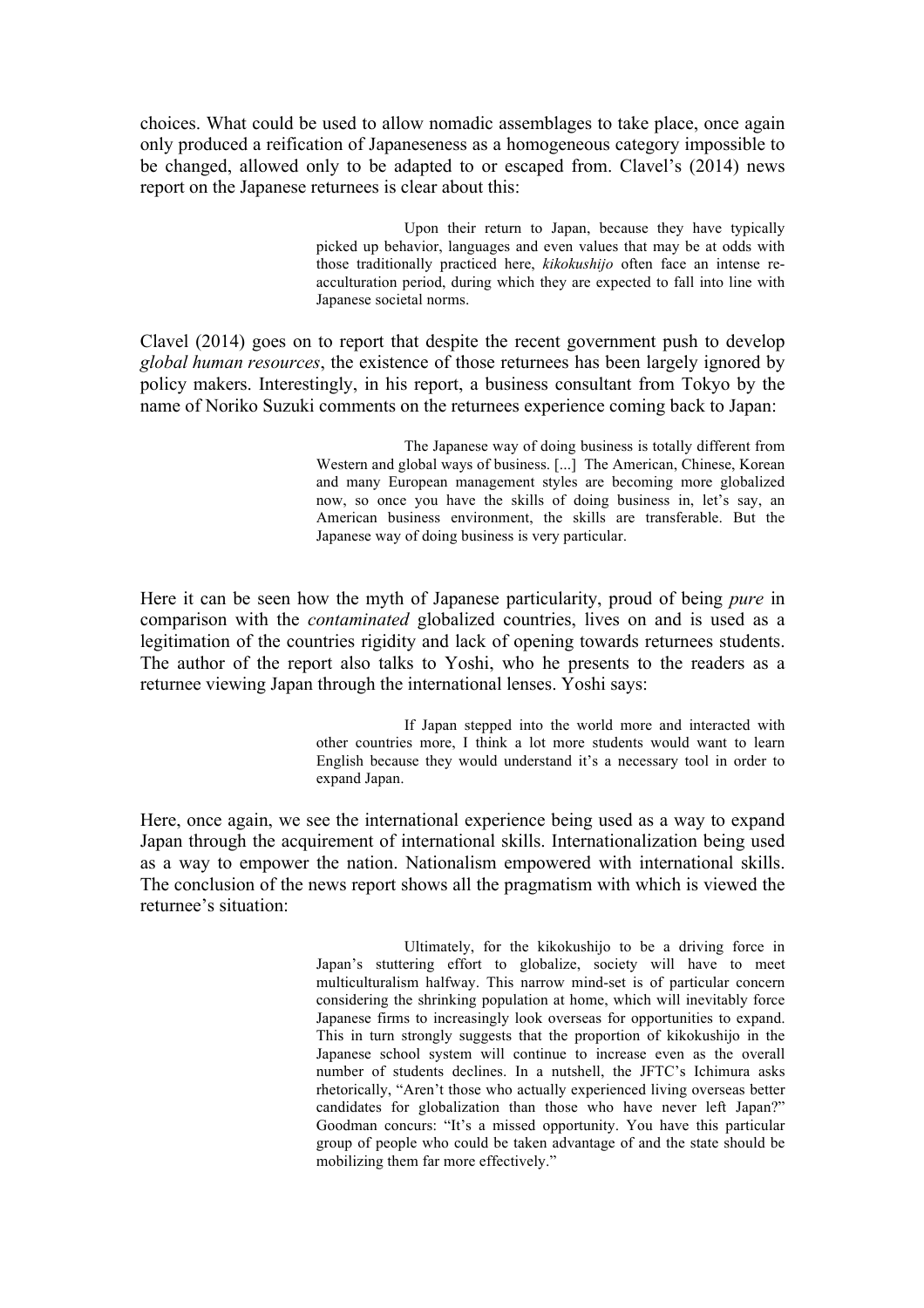Thus, so far, it can be seen how the rhetoric of internationalization have been used as a way to empower a new type of nationalism, a nationalism that has a different face than the anti-foreign nationalism of the Japanese who protested against Koreans in the Korean Town of Shin-Okubo, in Tokyo. Perhaps the event occurred in March of 2014 in Japan<sup>2</sup> is a good way to mark this change. In a protest made that month by the members of the ultra-right nationalist group *zaitokukai*, they got outnumbered in a three to one proportion by anti-racist protesters shouting them down as they marched. As Japan moves into efforts of internationalization and multiculturalism, nationalism does not die, but it merely changes its format.

Another point of contact that has been used to operate a process of Otherization that further rigidifies the frontiers between Japan and the International has been the ways the ideas of multiculturalism have been used in the Japanese context. In order to exemplify such usages, the same Shin-Okubo region can be used. In a visit guided by an official from Shinjuku Multicultural Plaza, a space created by the Shinjuku City office, the author and other international and Japanese students visited the Shin-Okubo region. The focus of such visit, said the guide, was to show how the region concentrated many different foreign citizens in Japan, mainly exemplified by restaurants and stores of *non-Japanese products*. Thus, Shin-Okubo region was deemed as the living proof of Shinjuku's (and by extent Tokyo and Japan) acceptance of foreign culture in its territory. Yet, the interpretation to be taken out of this should be precisely the opposite.

Shin-Okubo is a good example of what Foucault (1984) called *Heterotopia*, a space for difference that act in ways to make clear the distinction between the Other and the hegemonic (the latter allowed to have all the rest of the space). Isn't this how Shin-Okubo acts towards the foreign, as a living zoo for other cultures, all putted in one region of the city in order for the Japanese to appreciate difference from a safe distance? All along guaranteeing that such differences stay localized in one specific reason, so that the boundaries between what is Japanese and what is foreign are not blurred. No wonder Shin-Okubo is a favorite place for anti-foreign right wings to do their protests against the non-Japanese.

In another narrative collected by the author, a Japanese student presenting the intended research proposal, claimed to be wishing to study *multiculturalism in Yokohama*. When asked about what the multiculturalism observed was, it was explained that it was understood as the presence of many foreign restaurants in the area, in a similar multiculturalism as the Shin-Okubo area in Tokyo. Besides the usage of this spaces as *heterotopias*, the multiculturalism going on in these places are merely cosmetic, being nothing more than a consumer act of consuming the different, the *ethnic*, the *exotic*. In fact, the same student confess that most of this restaurants have to adapt their food to the Japanese taste, which means that rather than the Japanese experimenting with the new, what happens is an adaptation of a foreign cultural trait to appeal to Japanese palate, deterritorializing a cultural good from one country, and reterritorializing it in another. So in the end, what we have is not exactly

 $\overline{a}$ 

 $2$  For more about the protest, access:  $\lt$ http://tokyodesu.com/2014/03/17/pictures-ultra-nationalistdemonstrators-overwhelmed-by-anti-racist-counter-protest/>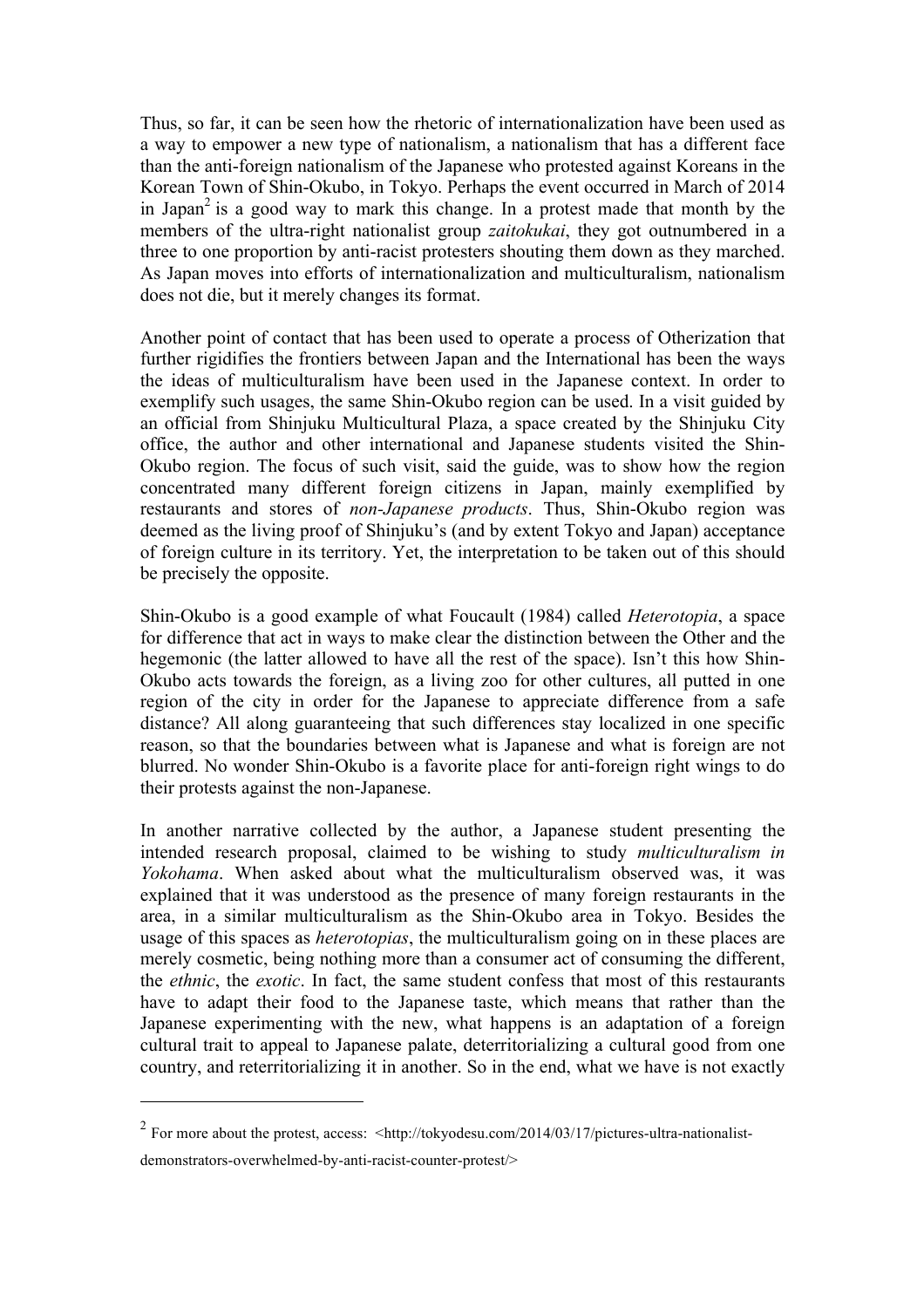a multi-cultural experience, but rather, a *recuperation*, in Debord's (in Knabb 2006) sense of the term, in which the difference is defused, neutralized, and commodified within the mainstream culture, robbing it of any element that can produce change and disrupt the hierarchical balance between the *majority* culture and the *minority* ones.

Japan also have its version of a multicultural society in the way that was criticized before by Campos and Lima (2011), to whom multiculturalism is a discourse used to mask the estrangement that the presence of the foreigner causes in us, preferring safe encounters, with no surprises. As Campos (2009) himself points out, the politics of multiculturalism is constructed through the idea of *tolerance*, which is only possible through the assumption of a privileged position of that *majority* culture that can **tolerate** the *minority* ones, thus enabling the Other to be exoticized and commercialized. In this sense, Japan can already be seen as a multicultural society, given that Japan *tolerates* immigrants and minorities in their own spaces, proliferating Korean Towns, China Towns, Brazilian Towns, Gay Neighborhoods, Punk Neighborhoods, Otaku neighborhoods, etc. All minorities carefully maintained in its own space of Otherness, in order to be consumed as difference, tolerated and recuperated devoid of its challenging aspects to the rigid ideology of *Japaneseness*.

It is in this sense that Campos and Lima (2011) argues for replacing the idea of *multiculturalism* to that of *Interculturalism*. To them, while multiculturalism suggests the idea of a society constructed as a mosaic, formed by distinct static cultures; Interculturalism, on the other hand, suggests the existence of dynamic interrelations between cultures. They claim that while multiculturalism presupposes a dominant culture that accepts, tolerate, or recognize others in the cultural space that it dominates; Interculturalism presupposes the reciprocal recognition and the availability to mutual enrichment between various diverse cultures that occupy the same cultural space.

However, through the usage of multiculturalism in the very way criticized by Campos (2009) and in his further work together with Lima (2011), Japan managed to reify its position of privilege as that which tolerates the other and allows them to leave *in its land*, as long as the structures of power and domination, nor the clear frontiers of distinctions created between *Japaneseness* and the *International Other* are challenged. One of the narratives collected can help to exemplify the consequences of such reification of Japaneseness as the only game in town.

It comes from Japanese Student C, also with international experience, that has been through *Relaxed Education* program during public elementary and junior high school. Although describing her experience with such pedagogical style as being free and with no constraints to what she wished doing, she does mentioned that during that time she felt troubled by her relationship with the children around her, not being able to made many friendships because of her *stubbornness* and *assertive personality*. The justification for such outcome, she says, is that, after all, Japanese are a race in which you cannot go on without *reading between the lines.* 

Here what first draws the attention is how this difficulty to get along with the Japanese around is not being considered a problem regarding the school, but rather, just the way Japanese are. This normalization of Japanese traits as natural goes on when she says that Japanese culture is the culture of finding virtue in the beauty of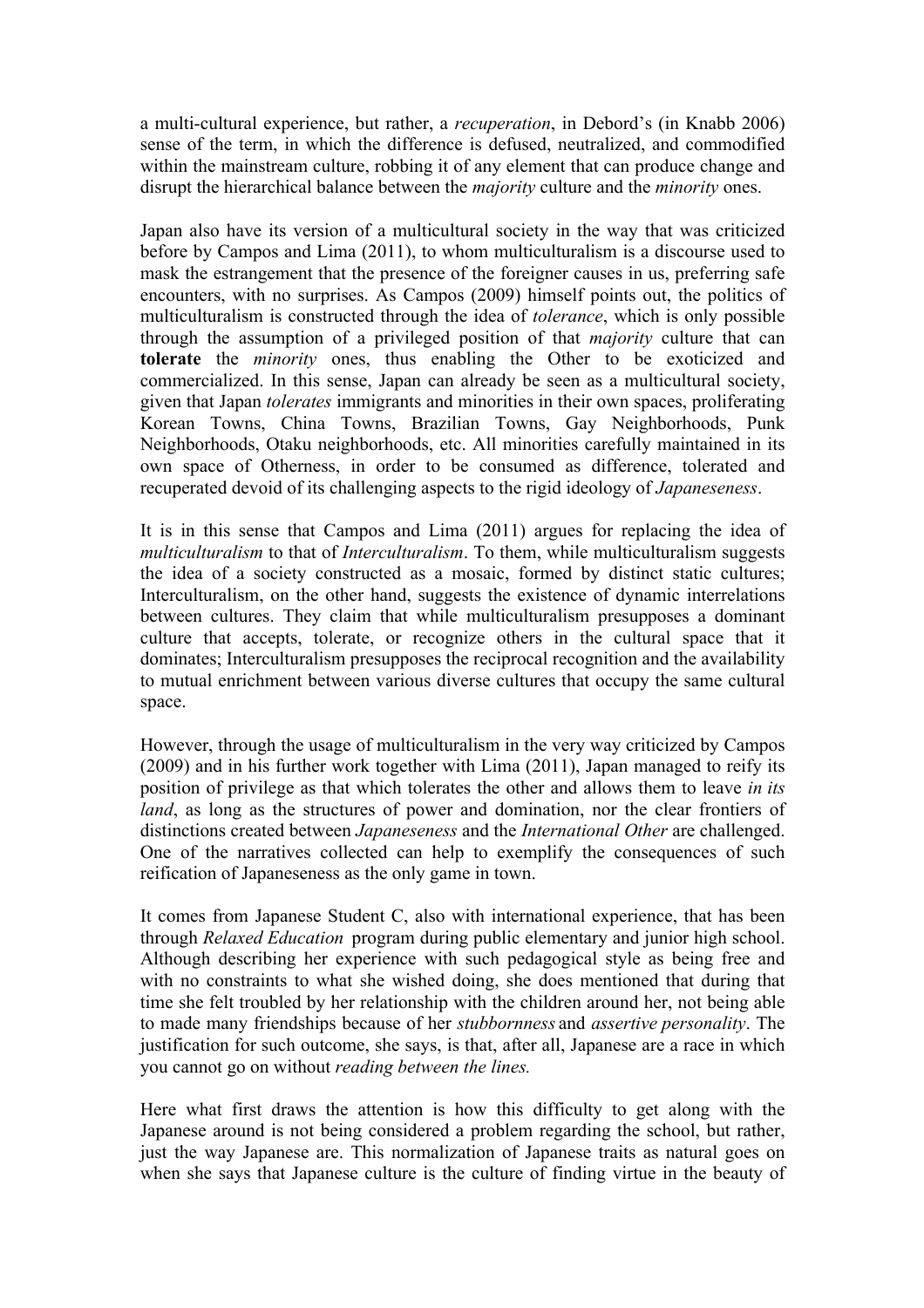harmony and co-operation rather than individuality, in a way to explain why, according to her, pedagogical programs that take into account the introduction of diversity would have little to none effect in the domestic reality. Many aspects in such narrative are worth discussing. First, how the interviewee considers Japan and the Japanese so *naturally* prone to reject diversity and individuality, even though she herself, Japanese, have embraced it.

The rigidity of Japanese discourses of national identity and what it means to be Japanese has resisted the changes in the society itself, ignoring the minorities, the globalizing effects of interconnectivity and mobility and the development of *liquid identities* (Bauman, 2000, 2001, 2011). Given that, the youth individual is quite aware of the discourse on Japanese identity, and sees how surrounded one is by such norms; however, the individual does not necessarily share such characteristics. Since the idea of Japaneseness in Japan suffers from what Stiegler (2011, 2013) called *Symbolic Misery*, it can be argued that alternative modes of Japaneseness are difficult to be imagined, so that the inability to cope with such model does not necessarily reflect a consciousness of difference, but rather, it can reflect an inability of *being Japanese*. When one does not feel one share the characteristics of what is framed as *Japanese*, but at the same time is not able to imagine oneself as being part of *alternative modes of Japaneseness*, what is left is to imagine oneself as not being able to be *Japanese.*  Thus, the rigid notion of *Japaneseness*, rather than comforting, actually produces uncertainty as well.

Similar conclusions can be drawn for the narratives present in Mie's (2014) report. As she herself comments, "the young people interviewed for this story said they still face unique challenges. With the rise of social networking tools, they feel pressured to keep presenting their everyday life on those platforms", and that "when they post comments on their political and business activities, they are sometimes perceived as "itai," or not cool — as many of their peers do not favor competing with others and sticking out in showy ways." "When the proactive types stick out too much, they run the risk of being ostracized by others both online and in the real world". In addition to this, Ayaka, 18 years old, tells the reporter that "One of her male teachers said she was "arrogant" to even consider running for the post [of president of a student council in high school]". As it can be observed, no matter how far into neo-liberal subjectivities these young Japanese goes, they are never able to escape the traditional institutions and their rigid notions of what it means to be Japanese.

In one case, the fact that the student could not thrive in school and work was related to a perceived lack of *Japaneseness*. The perception that the source for not being able to succeed in the study and work life is a lack of a certain cultural capital of knowing how to behave as Japanese leads to self-blaming. It reflects the same logic of some of Ueno's (2013) interviewees: if the other Japanese friends can do it, why can't she? She must not be Japanese enough. The fact, of course, is not a *lack of Japaneseness*, but a more than natural presence of a different form of Japaneseness that is not recognized in its difference. Another narrative of a student with international schooling background, complained about friends who, during a reunion of past school colleagues, had commented on some of her behaviors as not proper *for a Japanese*. Another interviewee frequently mentioned how her family usually told her "but you are Japanese" as a response to some of her behavior.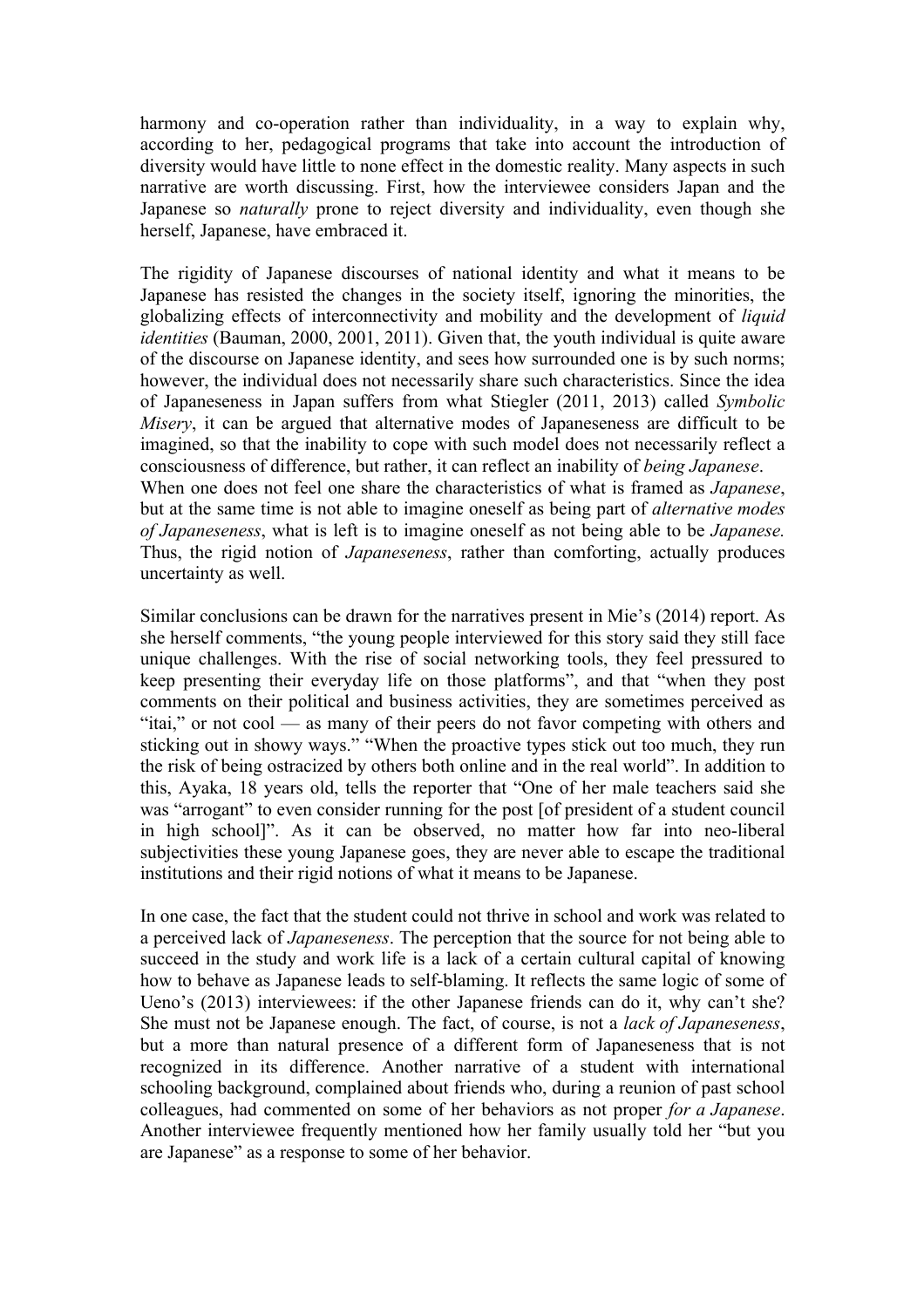The fact that many Japanese, even when in contact with different forms of Japaneseness, still rely on the argument of it *not being Japanese* can be better understood by the concept of *heteronomous societies* from Castoriadis (1997). According to him, heteronomous societies attribute their imaginaries, and nationalidentity is an imaginary as Anderson (2006) shows us, to an extra-social authority. Not only Befu's (2001) work show us how the narrative of national identity often relies more on essentialist views rather than on socially constructed ones, the narratives presented also show such ideas. It also shows how some Japanese detach themselves from their access on Japaneseness. The narrative is not constructed within the argument of how they represent a form of Japaneseness and I represent another, something that the work of Lourenção (2010) also shows, but rather that such characteristics are the characteristics of Japan, and I am simply exposing them. In Lourenção's study of the *machines of Japaneseness*, he argues that the construction of Japaneseness requires machines that can activate something he calls *becoming-Japanese*. Since such becoming could be activated by different machines, each machine can, thus, produce different forms of Japaneseness. However, even throughout his argumentation, Lourenção is aware that this is not how the idea of Japaneseness is often seem by both the "Japanese" as well as by the "non-Japanese".

As Hansen and Guarne (2012, p. iii) points out:

Although recent years have registered a significant shift away from such essentialist depictions [of *Japaneseness*] in the academia, there remains a persistent social agreement that sustains as irrefutable "common sense" in regard to reified ideas of Japaneseness and Japan itself. This ubiquitous and resilient characterization is a means by which being Japanese, both personal and national, is informed, or indeed for some formed, via macro pressures encountered in one's daily social life.

The continuation of the narrative from Japanese Student C takes a turn after the interviewee refers to her experience in high school. Now, she says that, when facing high school, she noticed what the author has framed to her as *Education aimed at building the 'ideal Japanese'*. At this moment she says that the education has shifted towards a single objective, to get the students inside famous universities, usually Tokyo University. She proceeds to explain that this happens because Japan *is still* a society that relies on educational background in which more than the grades obtained or the content learned, what matters is which university you attended. Here she gives her version of what is the Japanese model of success: you go to a good university, you get in a good company; this is the way. Her experience with such ideology is explained next, when after an open campus visit she felt inclined to join another university, an international oriented university, after being confronted by some questions after such visit. However, the new decision to take such university as her goal did not pleased her teacher who obliged her to take the National universities and the famous private universities as priority, since, according to her, the university she intended to take was not famous enough. At this moment she described her feelings as taking a test not for herself, but for the sake of the school's reputation.

Again, some conclusions can be taken from this. First, the conceptualization of Japan as *still* a society that relies on education background as the most important form of cultural capital can be argued to show a certain feeling of anachronism in such a characteristic. To say it is *still* something means it *still* hasn't changed, and it can be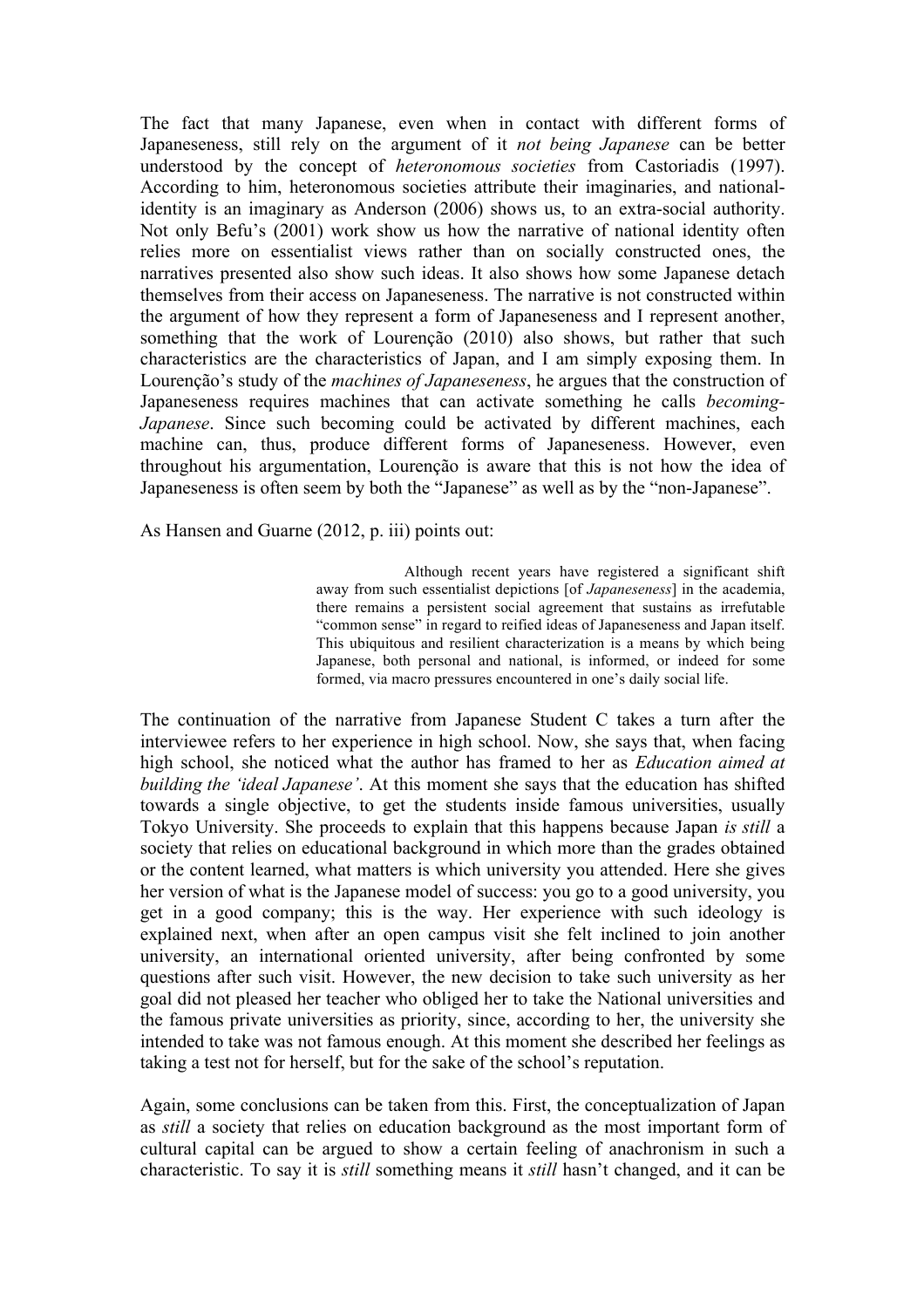argued that it also demonstrates a desire for such a change to happen, or an expectation that it already should have. The other conclusion that can be taken comes from the final part of such narrative, when the conclusion reached is that the test was taken for the school, and not for the student. Here it becomes explicit the idea of how the individual refuses to take it as its goal, framing it instead as the institution's goal, thus, differentiating the two categories and already pointing out to some of the limitations felt. Here again, as in the case of the narratives collected by Ueno (2013), the rigid Japanese institution acts producing the limitation, and the more international university, as the international company, acts as an escape opportunity from Japan. The same student talked to the author in a later period after the first interview, and when confronted by the topic of internationalization in Japan, replied:

> I feel ashamed this is partly true in Japan. [...] Japanese people are abusing vague words such as "global" or "*kokusai ka*", but I'm always wondering how many people in this country truly absorbed the meaning. […] We're still in a chaotic state in terms of *global-ka shakai*. (Japanese Student C)

In all these cases, another point to be made is that of *difference* and the *international* as escape. *Difference* and *internationalization* are either to be tolerated, or to be utilized as cultural capital to escape Japan. Japan itself is immutable, and looking at how students narrate their views on it makes it very clear the *symbolic misery* in place that does not allow imagining "*an other* Japan".

If this is the case of how the ideology of tolerance operates in regards to the *difference* as a category of multiculturalism, then it can be argued that this is the same ideology working to neutralize the potential subversion of Visual Kei in Japan. By making it being seem as a *difference* to be *tolerated*. Yet, it is important to say that, in the case of Visual Kei too, the performances of subversion are subject to the creation of *heterotopias.* Since the purpose of creating heterotopic spaces is to make difference visible and localized as a delimited action, through this apparent tolerant environment towards difference, in which no one is banned of having their space, the control apparatus is actually more efficient, since now all the difference is located in particular places, easier to control, and with the semiotic effect of showcasing difference as a wild animal in a zoo's cage: It is ok for it to be in a cage, but if released and allowed amongst us, it would only wrack havoc and produce danger and instability. Here, too, the ideology of tolerance does its work to neutralize the presence of difference as a possible subversive element to the rigidity of *national identity discourses*.

# **Final Considerations**

It can be argued, after the theoretical consideration and the analyses of the narratives presented, that the escape strategy used by the Japanese youth to cope with the uncertainties presented to them have political consequences. The *symbolic misery* (Stiegler 2011, 2013) produced by Japanese schools regarding the models of Japaneseness, that fails to see the *becoming* aspect of Japaneseness (Lourenção 2010) and its multitude of modes of individuation, ends up transforming the Japanese society in a *heteronomous society* (Castoriadis 1997) that sees its characteristics not as being socially constructed, but rather, as being natural and immutable. If such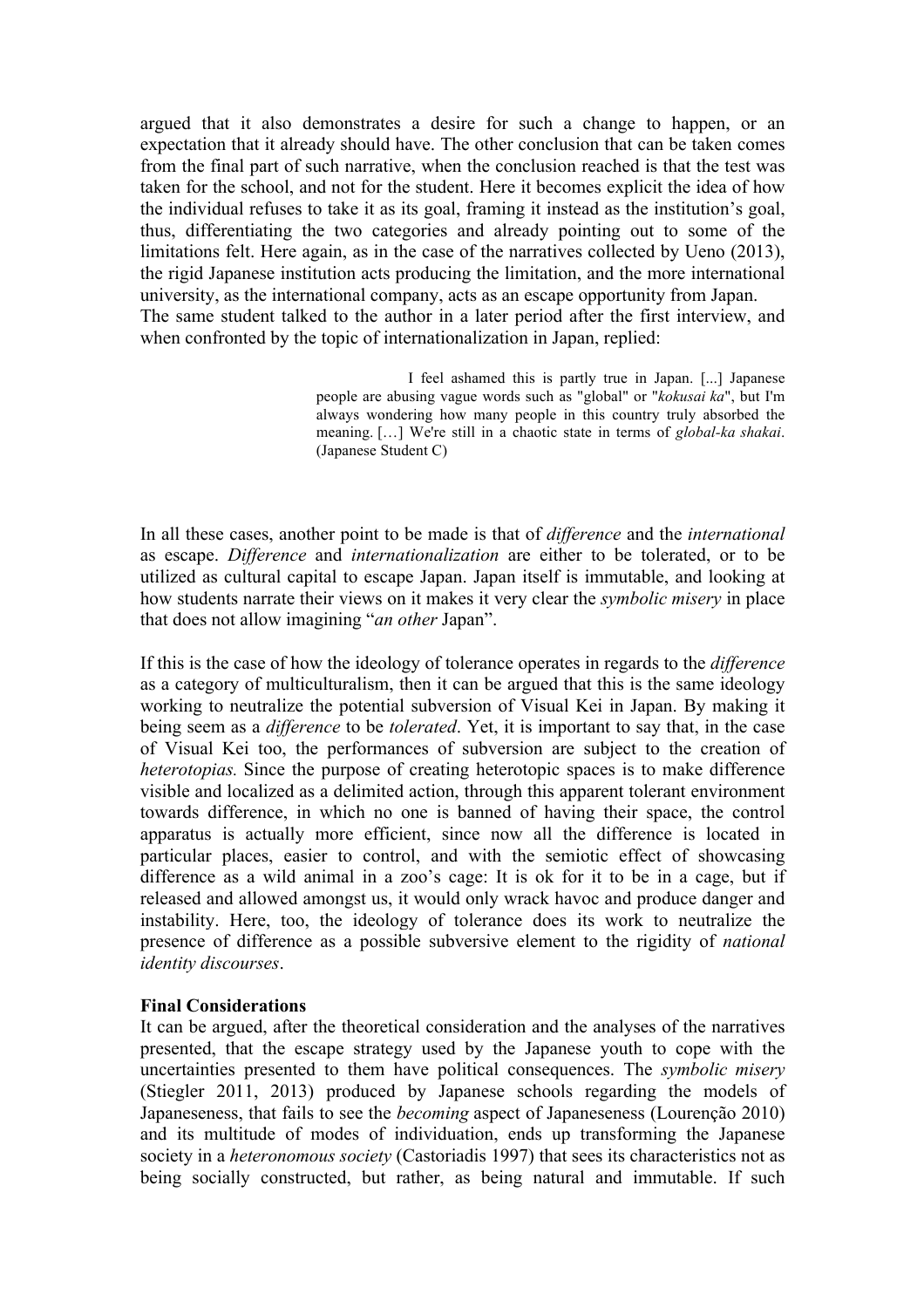categories are considered to be immutable, the consciousness and desire to change them are unlikely to be produced. On the other hand, the new forms of labor that demands affects and knowledge to be at the service of the market (Berardi 2009; Marazzi 2008, 2011; Virno 2004) produces a biopolitical capitalism that produces life forms (Negri and Hardt 2001 2011), and that makes individuals and their knowledge to be valued according to the values that are given to them by the market (Gorz 2010). Internationalization is, as well, only valued to the extent that it can produce either cultural capital to become a *global talent*, or in as much as it can help Japan expand its culture and power towards others. When it does not promote any, international students are framed as social pariahs, rejected by Japanese companies that prefer already domesticated Japanese students, ignored by policy makers as returnees struggling to conform in schools, or too different people forced to take the path of international schools, international universities, and international companies. With multiculturalism the same happens, difference is only promoted to the extent that it allows Japan to pose as a liberal country, capable of the grandeur of *tolerating* different people in its territory, as long as they remain in the spaces allocated for them. If it is neutralized, exoticized, and commodified for consumptions by the Japanese, multiculturalism is welcomed; but if it becomes a source of challenge to the rigid model of Japaneseness and its ideology of homogeneity, then the theories of Japanese uniqueness is reinforced and rigidified.

When we look to the migrant *minorities* in Japan, we can see the same tolerance strategies, and the consequences of the politics of escape. The fact that one can make a trip to the small neighborhood of Shin-Okubo to see the *ethnic diversity* within Tokyo is not a point towards multiculturalism, is a point against it, since ethnic diversity is localized, separated, easily identifiable and dislocated from the mainstream. *We let you be yourself, as long as you keep it to yourself. We encourage your ethnic schools, the more you get all Brazilians to be with Brazilians instead of showing their difference in Japanese school, the best for us.* Again, the apparent tolerance makes it a more effective form of control: since ethnic communities can be formed and be dependable on their own institutions, the demand for changes in the mainstream Japanese institutions to deal with diversity are lesser and lesser, thus, Japanese institutions no longer have any barriers to further the project of a single homogeneous *Japaneseness*.

With Visual Kei, similar things happen. What makes it (and sub-cultures in general) so localized, both on space and time, is precisely what makes it available in a country with so much restraint to diversity without jeopardizing any identity construct enforced in Japan. Everyone gets their time off on Sunday to dress as different as they like, but on Monday, is back to black suits and school uniforms again.

Here lays, perhaps, the biggest limitation of multiculturalism and the ideology of tolerance towards diversity and difference: A subversion that is 'allowed' cannot subvert.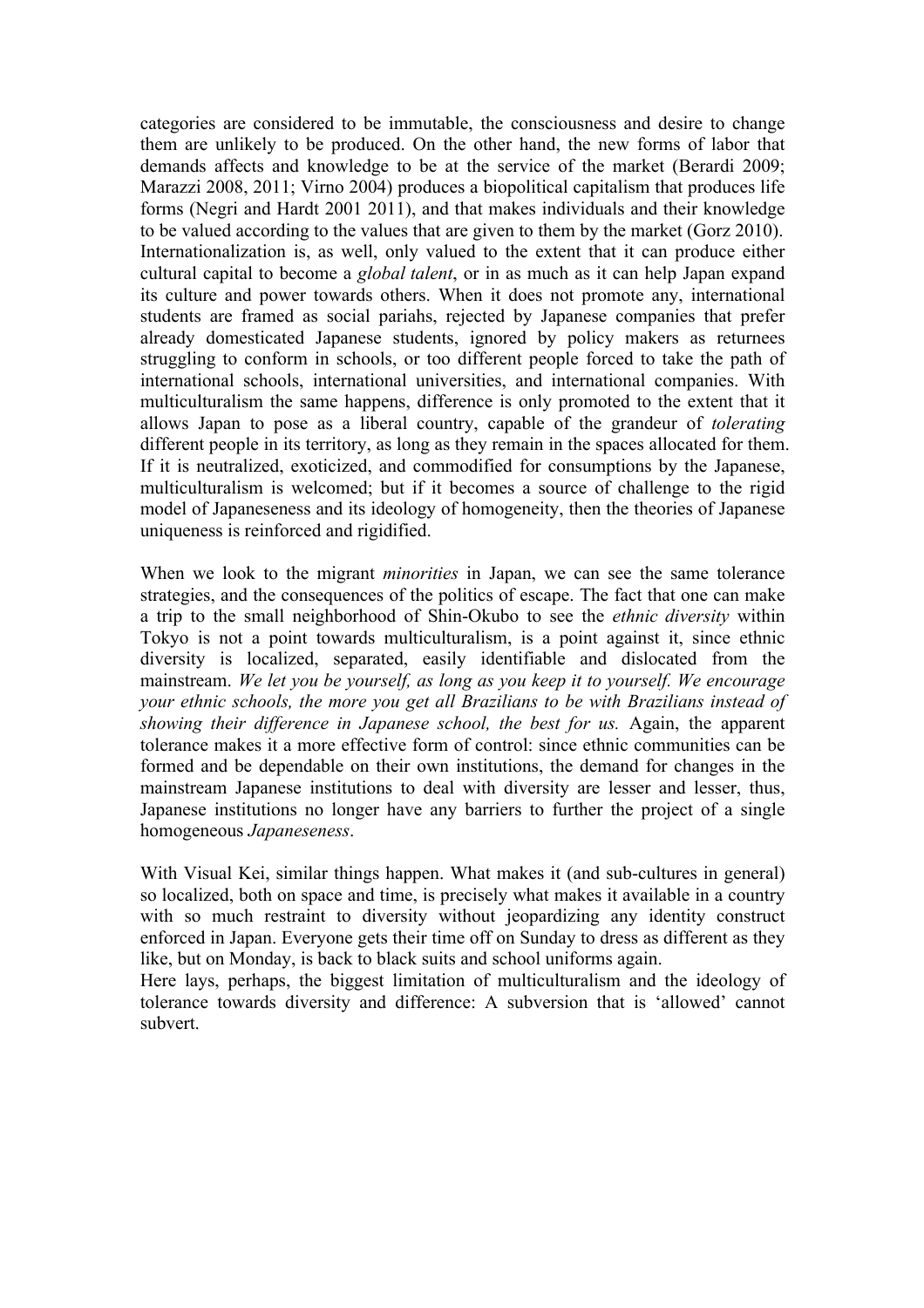### **References**

ANDERSON, Benedict. 2006. *Imagined Communities: Reflections on the origin and spread of nationalism*. London: Verso.

BAUMAN, Zygmunt. 2011. *Culture in a Liquid Modern World.* Cambridge: Polity Press.

\_\_\_\_\_\_. 2003. *Liquid Love: On the frailty of human bonds*. Cambridge: Polity Press.

\_\_\_\_\_\_. 2000. *Liquid Modernity*. Cambridge: Polity Press.

\_\_\_\_\_\_. 2001. *The Individualized Society*. Cambridge: Polity Press.

BECK, Ulrich. 1992. *Risk Society: Towards a new modernity*. London: Sage Publications Ltd.

BEFU, Harumi. 2001.*Hegemony of Homogeneity: An anthropological analysis if Nihonjinron*. Melbourne: The Transpacific Press.

BERARDI, Franco. 2009. *The Soul at Work: From Alienation to Autonomy*. Cambridge: The MIT Press.

BEY, Hakim. 2007. *The Temporary Autonomous Zone; Ontological Anarchy; Poetic Terrorism*. Charleston: Biblio Bazaar

BOURDIEU, Pierre. 2004. *Os Usos Sociais da Ciência: Por uma sociologia clínica do campo científico.* São Paulo: UNESP.

\_\_\_\_\_\_.1998. *The State Nobility: Elite schools in the field of power*. Cambridge: Polity Press.

CAMPOS, Geraldo Adriano Godoy. 2009. *Entre Devires e Pertencimentos: A produção da subjetividade entre imigrantes bolivianos em São Paulo*. MA. Dissertation, PUC-SP.

CAMPOS, Geraldo Adriano Godoy and LIMA, Manolita Correia. 2011 "Práticas Pedagógicas em Contexto de Mobilidade Acadêmica Internacional: Estudantes dos países de língua portuguesa na Universidade de Coimbra." *XI Colóquio Internacional Sobre Gestão Universitária na América do Sul*. Florianópolis: Dezembro.

CASTORIADIS, Cornelius. 1997. *The Imaginary Institution of Society: Creativity and autonomy in the social-historical world*. Cambridge: Polity Press.

CLAVEL, Teru. 2014. *Kikokushijo: returnees to a country no yet ready for them.* The Japan Times. Available at:

<http://www.japantimes.co.jp/community/2014/05/04/issues/kikokushoji-returneescountry-yet-ready/>. Accessed in 04 May 2014.

DELEUZE, Gilles. 1992. "Postscripts on the Societies of Control". *October* 59(Winter):3-7.

DELEUZE, Gilles and GUATTARI, Felix. 1987. *A Thousand Plateaus: Capitalism and Schizophrenia*. Minneapolis: University of Minnesota Press.

\_\_\_\_\_\_. 2009. *Anti-Oedipus: Capitalism and Schizophrenia*. London: Penguin Classics.

FOUCAULT, Michel. 1984. "Of Other Spaces: Utopias and Heterotopias." *Architecture/Mouvement/Continuite*. October: 1-9

GIDDENS, Anthony. 1991a. *The Consequences of Modernity*. Cambridge: Polity Press.

\_\_\_\_\_\_. 1991b. *Modernity and Self-Identity: Self and society in the late modern age*. Cambridge: Polity Press.

GORZ, Andre. 2010. *The Immaterial: Knowledge, Value and Capital*. Calcutta: Seagull Books.